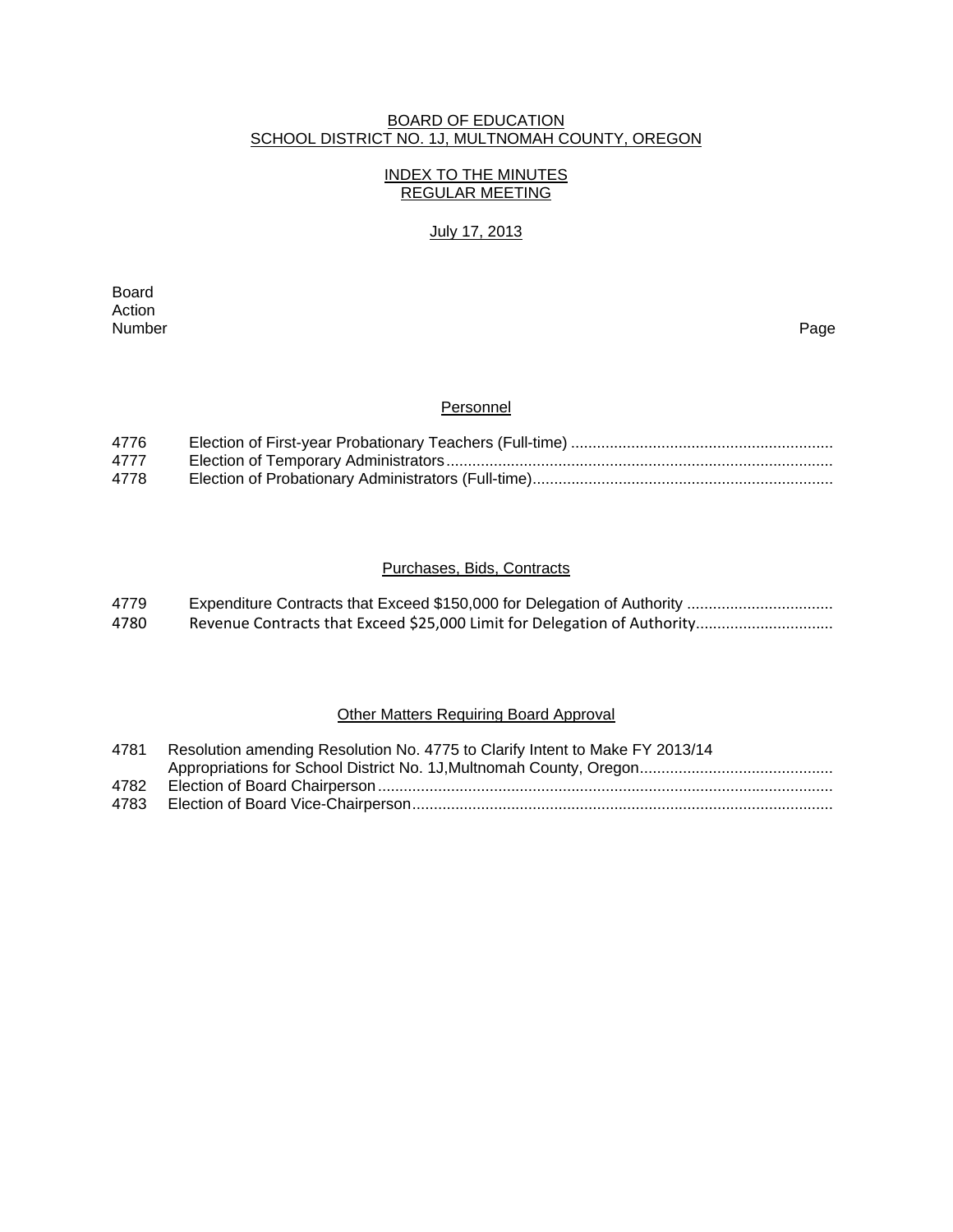### OFFICE OF THE BOARD OF EDUCATION SCHOOL DISTRICT NO. 1J, MULTNOMAH COUNTY, OREGON BLANCHARD EDUCATION SERVICE CENTER PORTLAND, OREGON

The Regular Meeting of the Board of Education came to order at 5:00pm at the call of Co-Chair Greg Belisle in the Board Auditorium of the Blanchard Education Service Center, 501 N. Dixon St, Portland, Oregon.

There were present: Pam Knowles

Ruth Adkins Bobbie Regan Tom Koehler Steve Buel Matt Morton Greg Belisle, Co-Chair

Andrew Davidson, Student Representative

Staff

 Carole Smith, Superintendent Jollee Patterson, Board Secretary

Co-Chair Belisle welcomed Directors Koehler and Buel, along with Student Representative Davidson, to their first Board meeting.

### **PUBLIC COMMENT**

Kim Sparks, Beaumont School Community Coalition, provided statistics about bullying. There has been a steady increase in bullying, including sexual harassment, at Beaumont. This is prohibited in district policies. These concerns were brought to the attention of Beaumont administration and Regional Director Karl Logan. Students are entitled to a legally safe environment. Aidan Gladden stated his concern about the lack of discipline at Beaumont; he ended up in the hospital this year. He and his parents have tried to deal with this at the school; he would write up the incident, but nothing ever happened. Sometimes you were alone; sometimes it was in a group. The week before the incident, he was punched in the head in the hallway. The student was suspended for two days. When the perpetrator returned, Aidan was punched again and choked, became unconscious and went to the hospital. He thinks the kids have now been expelled.

Will Dart stated that he, along with many parents in the audience, were in support of the Metropolitan Learning Center (MLC). MLC has been around for a long time, and has been a successful alternative school. It is a welcoming, inclusive community. MLC nurtures and encourages students to succeed. However, the current administration at the school seems unaware of the success at the school and the strongest core of MLC has come under attack. There is no support for alternative learning from the administration. The parents are confused about why such a success story is challenged. A better principal evaluation process was needed.

Donna Martin commented that MLC is one of oldest alternative schools in the country and one of the best in PPS. Test scores are 20 percent better than others. The Administrator was currently trying to fix something that was not broken. Parents have talked to the Regional Administrator and his superior, and they presented a letter signed by over 100 parents, asking for a moratorium on changes, but have been told changes have to be put into place. Ms. Martin asked the Board to please reverse these changes.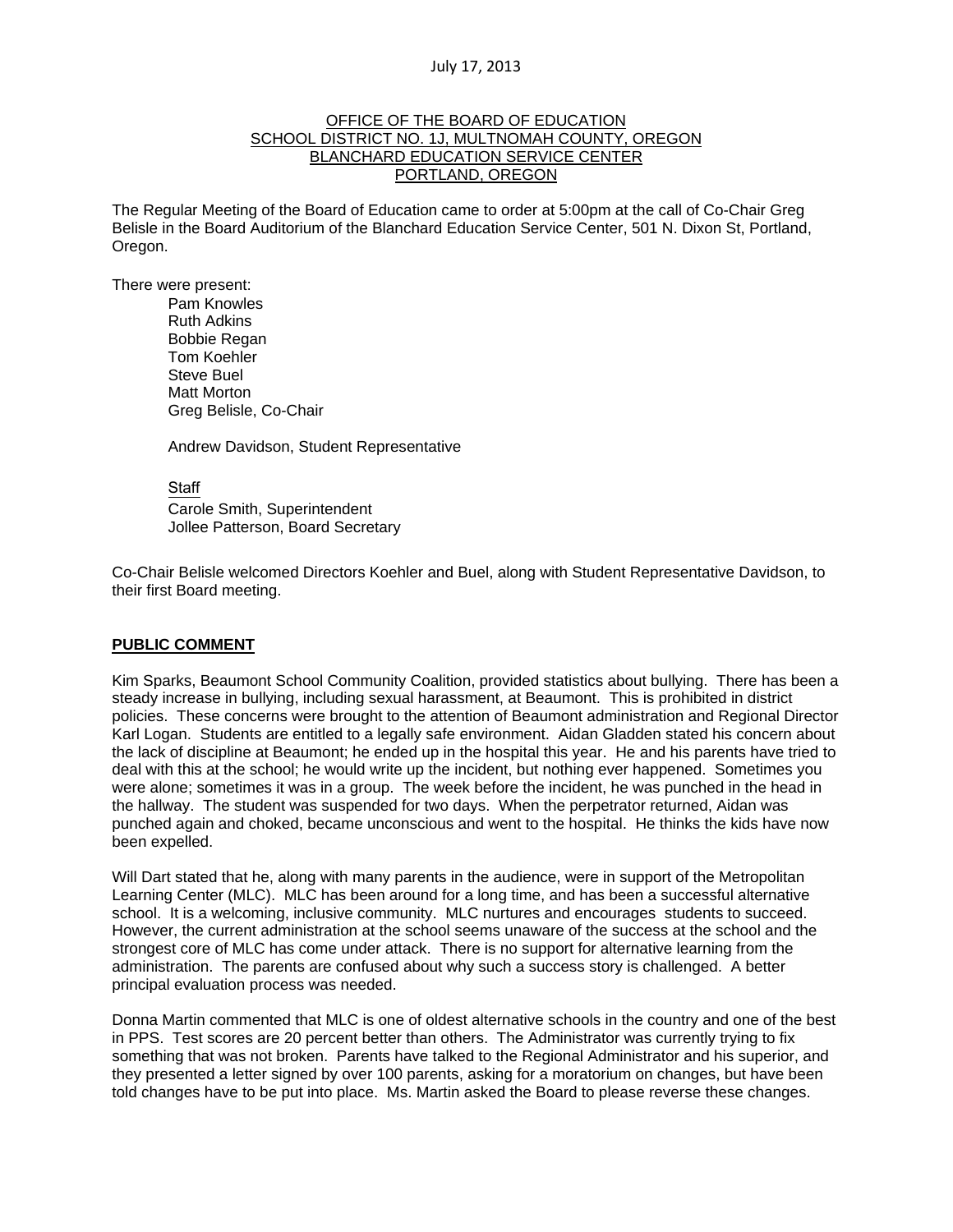Randy Foster reported that many teachers do not feel supported by the current administration at MLC, and parents feel they are just being handled. This year, many changes were put in place that was not initially shared with staff and families; an open and transparent process was needed.

Autumn Arms stated that the new Vice-Principal at MLC brought changes that were more top down. At one point, the Vice-Principal compared his daughter's success to her son's failure, and said he was glad he didn't have her son at home. MLC has become too top down. They have had many losses that are affecting the program. PPS has not yet listened.

Director Buel asked if he could discuss the policy about not engaging with citizens at the upcoming retreat. Co-Chair Belisle responded yes. Director Buel asked if he could ask a question of the Superintendent at the end of public comment. Co-Chair Belisle responded yes.

Hung Tran encouraged PPS to have a Vietnamese Immersion School. It was hard for him to teach his students at home because he does not have enough English skills. PPS can help students keep families close to parents and grandparents if students have Vietnamese skills. Many Vietnamese are moving to Portland; we need to build now so that we have the program in the future.

Truy Truong asked the board to please open a Vietnamese Immersion program. Vietnamese parents want to help their students learn school subjects. In a bi-lingual program, it will be possible for them to help their students. Vietnamese is the second largest minority language. Our students need both languages so that they can participate in both cultures.

Truong Doan stated that he supports a bi-lingual Vietnamese program. By sending kids to immersion programs at an early age, they will be more successful in both languages.

Director Buel asked the Superintendent if PPS was in support of expediential learning at MLC. Superintendent Smith responded yes, adding that the Chief Academic Officer and Regional Administrator held meetings with staff and the MLC community. The District was considering bringing in an outside facilitator, as there is dialogue now occurring about timing and how that can happen before school starts. The District also added FTE to help support the alternatives.

### **LEGISLATIVE UPDATE**

Superintendent Smith reported that David Williams, Director of Labor Relations, performed a great job in supporting us in the legislature. We greatly appreciate that and we are now working with staff to implement changes made by the legislature.

Director Williams reported that it had been a very positive session for public education. There is support for public education in both chambers of the legislature. Director Williams provided the board with a list of bills that would impact education.

Director Regan commented that she was very grateful to Director Williams and that she felt it was the best representation PPS has had in Salem in 10 years. Director Regan questioned if PPS would have an opportunity to be on the Facilities Task Force or to monitor it. Director Williams responded that he would look into that, and will certainly track the Task Force. Director Regan stated that she understood that there was some Task Force funding regarding CTE. Superintendent responded yes, and that PPS was paying close attention to that funding. Director Williams added that our CTE folks were going to Salem next week and will be very aggressive about finding this money.

Director Adkins questioned what we could do to keep up the pressure on tax reform. Director Williams responded that he did not see tax reform on the immediate horizon.

Director Buel commented that this was all new to him and requested a quick sketch how Director Williams is given his marching orders. Director Williams responded that the Board developed a legislative platform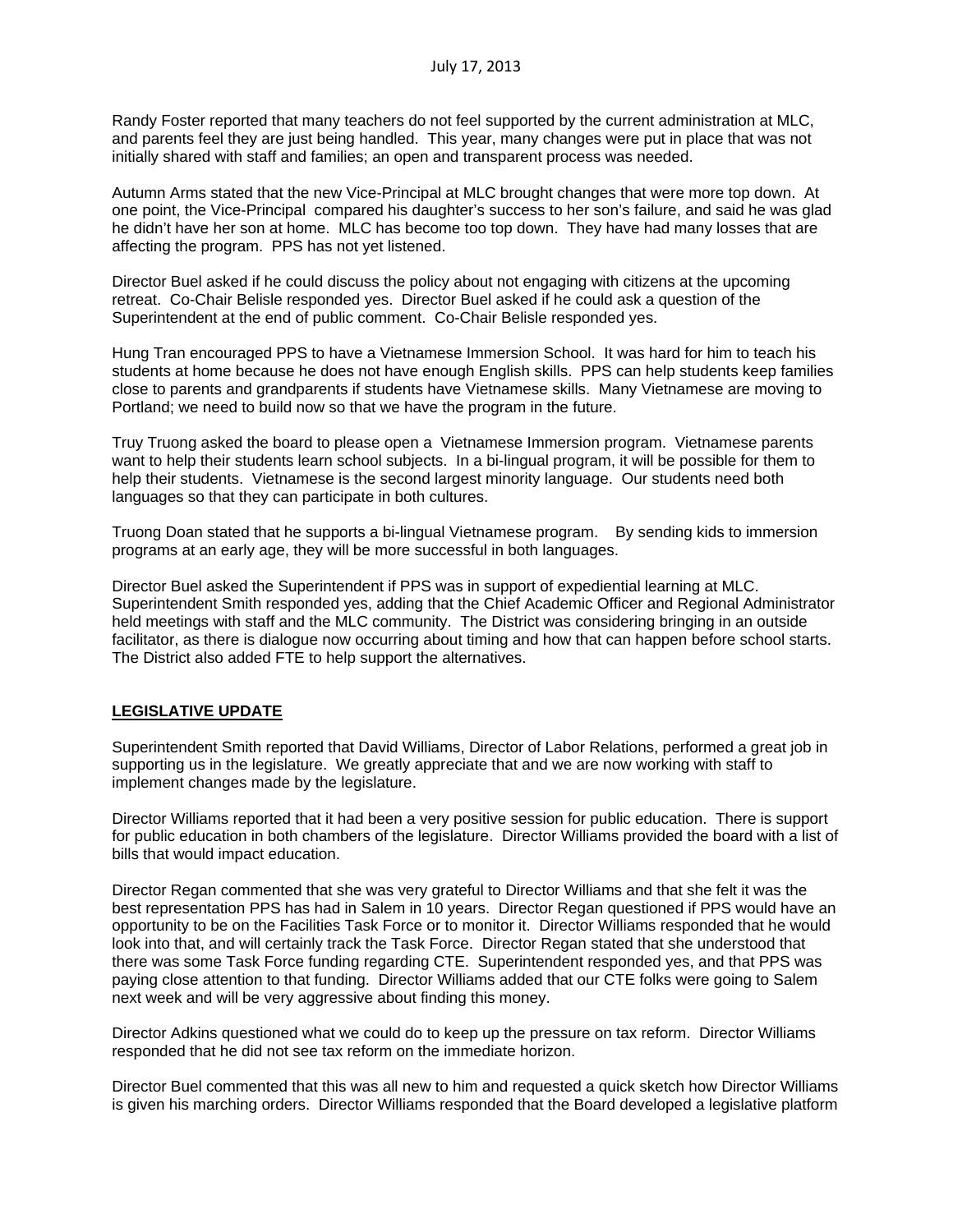and statement before the legislative session opened; that guides him during the session. He also works with department heads to address technical issues that need to be addressed by the legislature. Superintendent Smith added that PPS also works with COSA, OSBA and other districts so that we all have a common message, especially around school funding.

## **MONTHLY CAPITAL IMPROVEMENT BOND UPDATE**

Jim Owens, Executive Director of School Modernization, reported that the Board had a detailed report before them about what was occurring.

Director Regan asked whether staff had any idea about how many jobs our summer construction work was creating in Portland and is it possible to have solar films and panels on our buildings. Mr. Owens responded that staff would calculate the work that was created over the summer and added that the Bond Accountability Committee was performing a feasibility study on the solar films and panels.

### **BOARD LEADERSHIP ELECTION**

Director Morton nominated Director Belisle for Board Chair. Director Adkins nominated Director Knowles for Vice-Chair.

### **BUSINESS AGENDA**

Neil Sullivan, Chief Financial Officer, and Sara Bottomley, Assistant Budget Director, provided background on Resolution 4775, approved by the Board on June 17, 2013. Staff inadvertently had left out a paragraph regarding appropriations.

Director Buel asked for clarification on the Apple Computer contract. Superintendent Smith explained that the Apple Computers were part of Roosevelt's School Improvement Grant. Purchase of the iPads are part of the Roosevelt technology grant. The contract includes 400 iPads with the goal to create a oneto-one program where each student will have an iPad. The iPads will be provided to students for the school year.

Director Buel questioned the Teachers Development Group and what was being researched. Sean Murray, Chief Human Resources Officer, responded that this was about an administrator who is taking a two year leave for a professional development project. The Teacher Project is reimbursing us for the cost of the administrator.

# **ADJOURN**

Co-Chair Belisle adjourned the meeting at 6:42pm.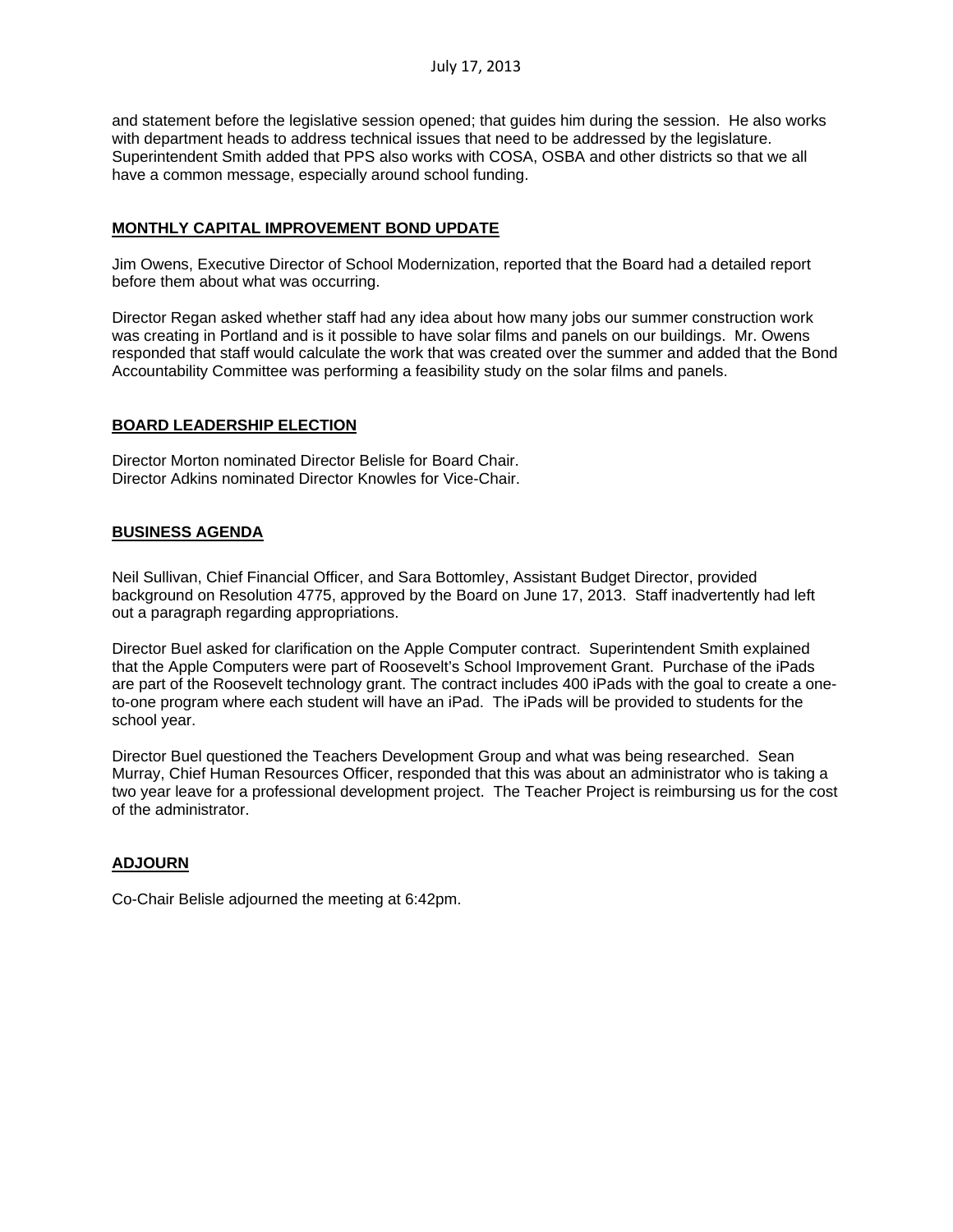## **Personnel**

The Superintendent RECOMMENDED adoption of the following items:

## Numbers 4776, 4777, and 4778

Director Adkins moved and Director Knowles seconded the motion to adopt the above numbered items. The motion was put to a voice vote and passed unanimously (yes-7, no-0; with Student Representative Davidson voting yes, unofficial).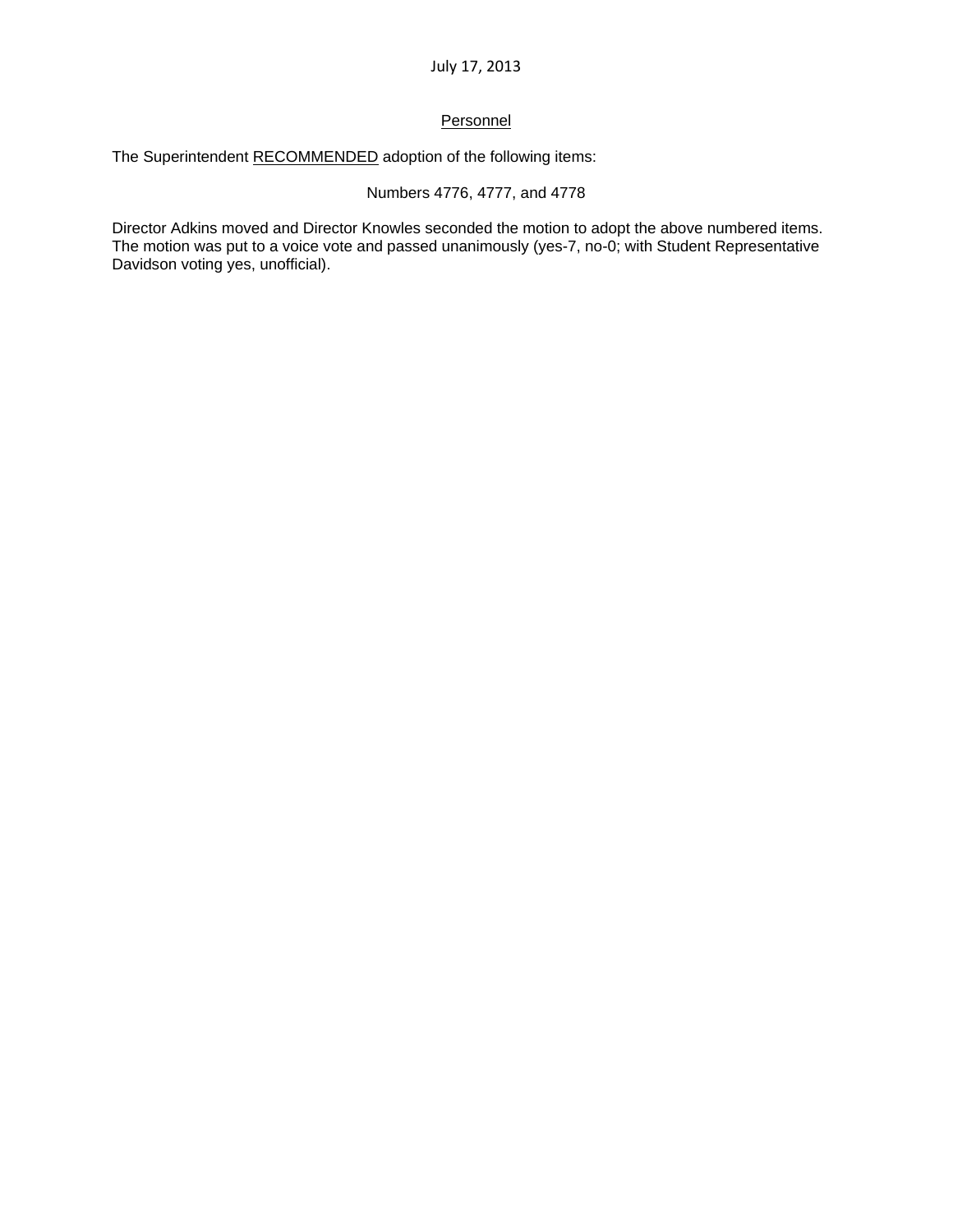## **RESOLUTION No. 4776**

#### Election of First-year Probationary Teachers (Full-time)

### **RECITAL**

On the advice of the Chief Human Resources Officer, the Superintendent recommends that the teacher listed below be elected as a First-year Probationary Teacher.

### **RESOLUTION**

The Board of Education accepts the Superintendent's recommendation, and by this resolution hereby elects as First-year Probationary Teachers for the school year 2013-14 the following persons, subject to the employment terms and conditions set out in the standard form contract approved by legal counsel for the District and to be placed on the applicable Salary Guide that now exists or is hereafter amended:

| <b>Full-time</b>           |               |        |  |  |  |
|----------------------------|---------------|--------|--|--|--|
| <b>First</b><br>חו<br>Last |               |        |  |  |  |
| Rachel                     | <b>Kyriss</b> | 014966 |  |  |  |

*S. Murray*

### **RESOLUTION No. 4777**

### Election of Temporary Administrators

### **RECITAL**

The following persons have served or will serve in administrative positions with the District, and the Superintendent recommends them to the Board of Education ("Board") for election as Temporary Administrators.

### **RESOLUTION**

The Board accepts the Superintendent's recommendation and by this resolution hereby elects as Temporary Administrators for the school year 2013-14 the following persons, according to the employment terms and conditions set out in the standard District contract, with all to be placed on the applicable Salary Guide that now exists or is hereafter amended:

| <b>First</b> | Last    |        |  |
|--------------|---------|--------|--|
| Robert       | Stewart | 008548 |  |

*S. Murray*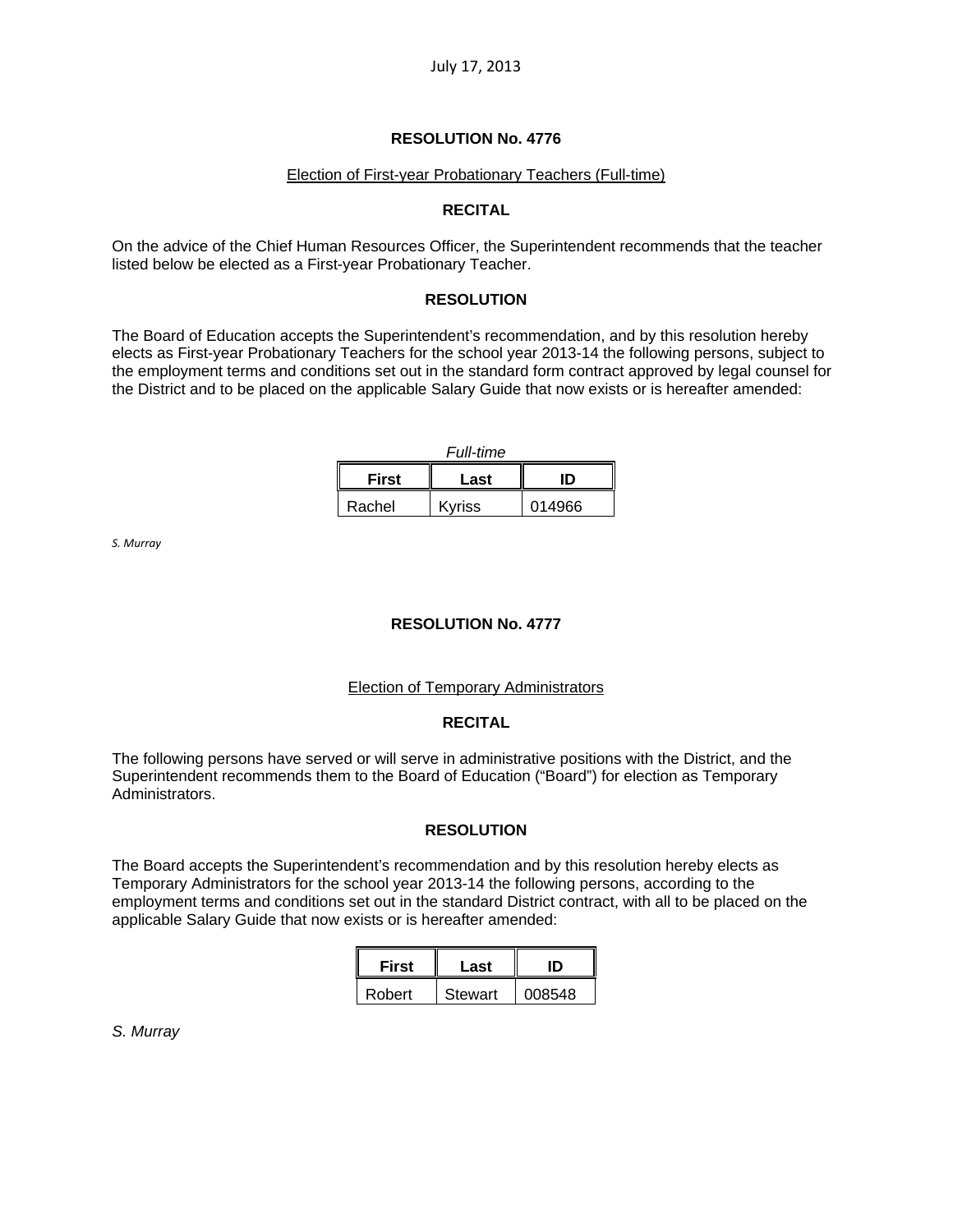### **RESOLUTION No. 4778**

#### Election of Probationary Administrators (Full-time)

### **RECITAL**

On the advice of the Chief Human Resources Officer, the Superintendent recommends that the administrator listed below be elected as a Probationary Administrator.

### **RESOLUTION**

The Board of Education accepts the Superintendent's recommendation, and by this resolution hereby elects as Probationary Administrators for the school year 2013-14 the following persons, subject to the employment terms and conditions set out in the standard form contract approved by legal counsel for the District and to be placed on the applicable Salary Guide that now exists or is hereafter amended:

| Full-time    |          |        |  |  |  |
|--------------|----------|--------|--|--|--|
| <b>First</b> | Last     | ID     |  |  |  |
| Lisa         | Collins  | 020412 |  |  |  |
| Sabrina      | Flamoe   | 021754 |  |  |  |
| Emily        | Glasgow  | 021744 |  |  |  |
| Jeb          | Hubbs    | 021748 |  |  |  |
| Michelle     | Markle   | 021749 |  |  |  |
| Alicia       | McMillen | 021745 |  |  |  |
| Ruth         | Tucker   | 014615 |  |  |  |
| David        | Lizaola  | 019564 |  |  |  |
| Katherine    | Polizos  | 007833 |  |  |  |

*S. Murray*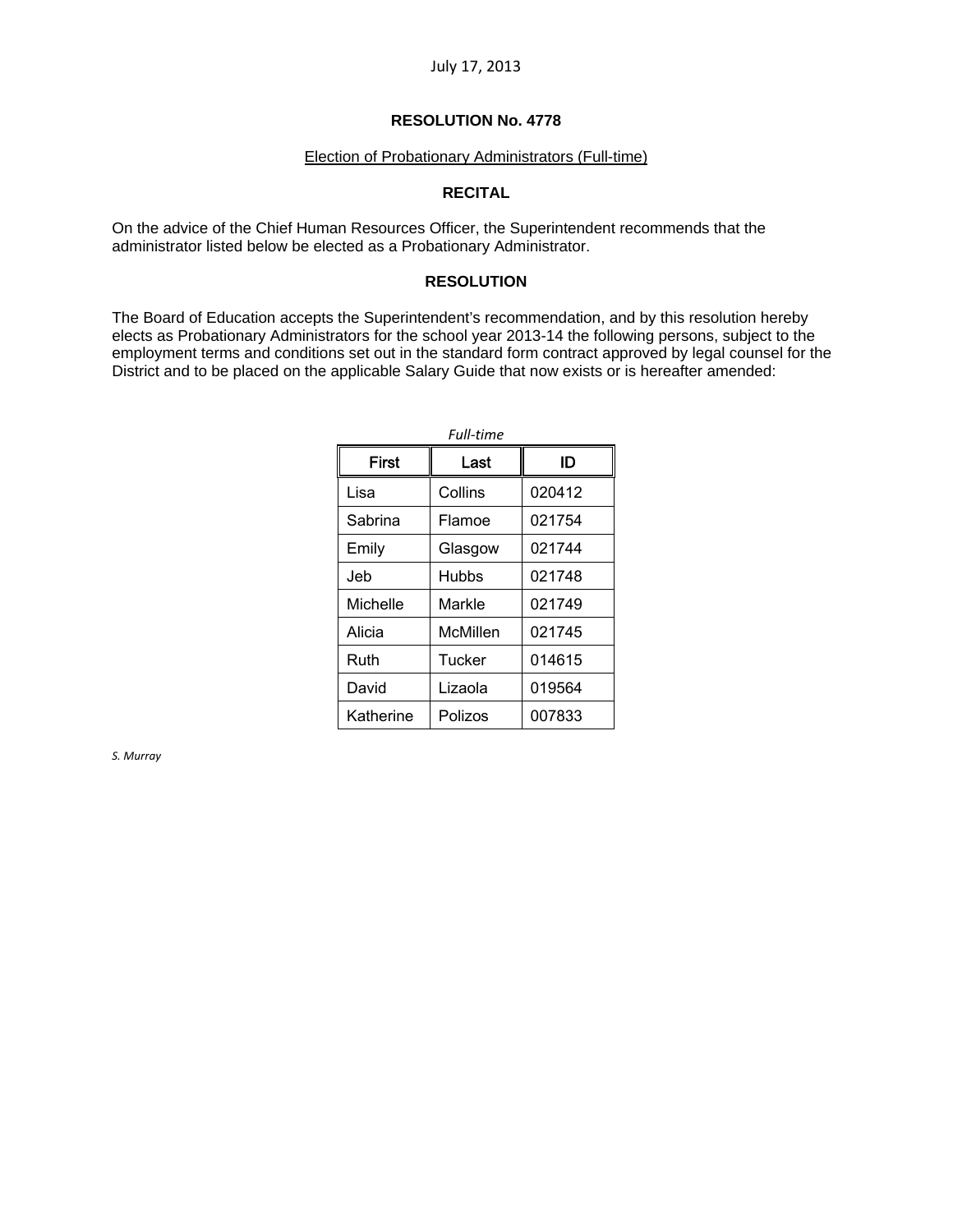# Purchases, Bids, Contracts

The Superintendent RECOMMENDED adoption of the following items:

# Number 4779 and 4780

Director Adkins moved and Director Knowles seconded the motion to adopt the above numbered items. The motion was put to a voice vote and passed unanimously (yes-7, no-0; with Student Representative Davidson voting yes, unofficial).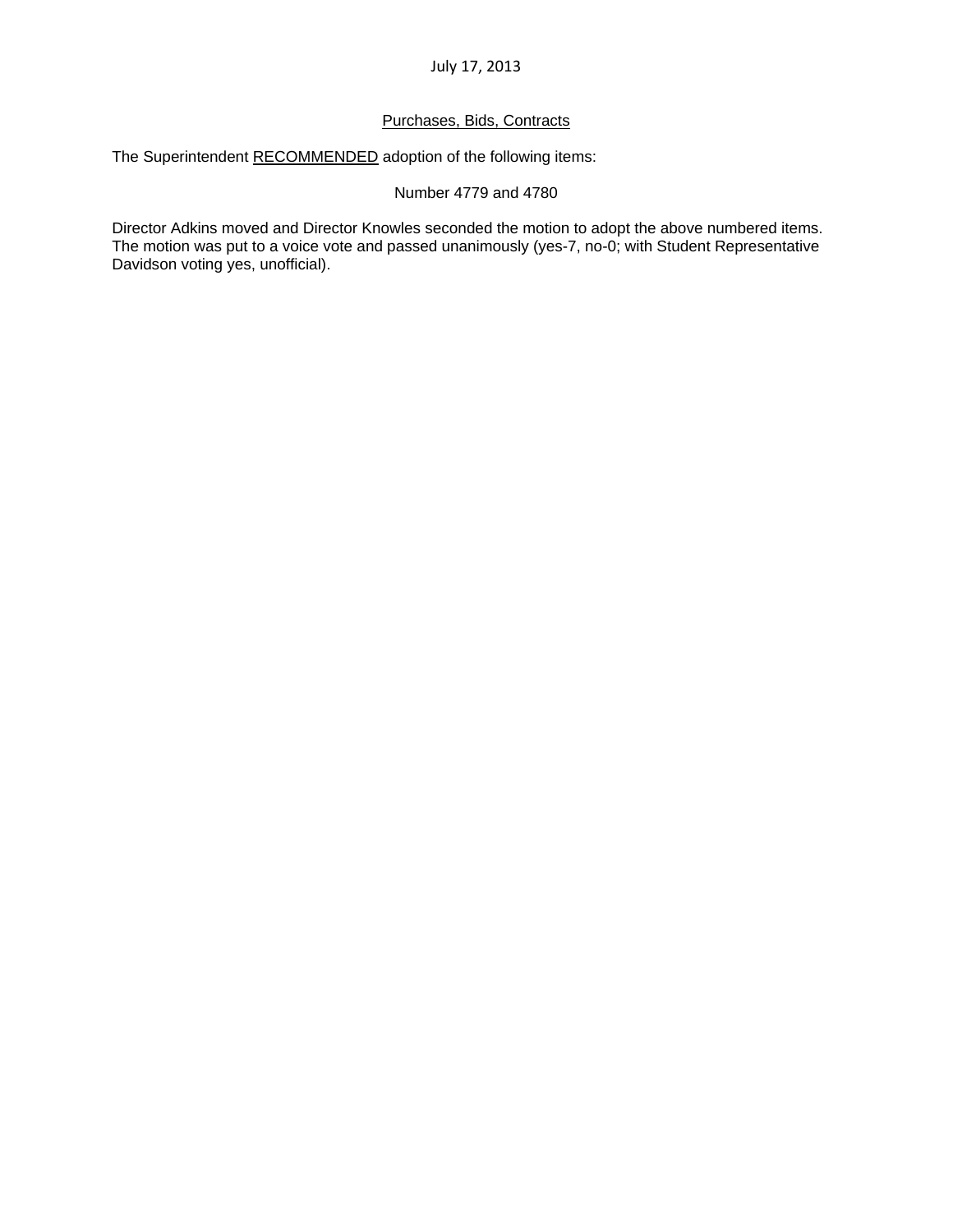# **RESOLUTION No. 4779**

## Expenditure Contracts that Exceed \$150,000 for Delegation of Authority

## **RECITAL**

Portland Public Schools ("District") Public Contracting Rules PPS-45-0200 ("Authority to Approve District Contracts; Delegation of Authority to Superintendent") requires the Board of Education ("Board") enter into contracts and approve payment for products, materials, supplies, capital outlay, equipment, and services whenever the total amount exceeds \$150,000 per contract, excepting settlement or real property agreements. Contracts meeting this criterion are listed below.

### **RESOLUTION**

The Superintendent recommends that the Board approve these contracts. The Board accepts this recommendation and by this resolution authorizes the Deputy Clerk to enter into agreements in a form approved by General Counsel for the District.

| <b>Contractor</b>                      | <b>Contract Term</b>              | <b>Contract Type</b>                    | <b>Description of Services</b>                                                                                                                  | Contract<br><b>Amount</b> | Responsible<br>Administrator,<br><b>Funding Source</b>        |
|----------------------------------------|-----------------------------------|-----------------------------------------|-------------------------------------------------------------------------------------------------------------------------------------------------|---------------------------|---------------------------------------------------------------|
| <b>Petrocard Systems</b><br>Inc.       | 7/3/2013                          | Purchase Order<br>PO 114187             | <b>Transportation Services:</b><br>Purchase school bus<br>gasoline on an as needed<br>basis for FY 2013/2014.                                   | \$200.000                 | T. Brady<br><b>Fund 101</b><br>Dept. 5560                     |
| Food Services of<br>America            | 7/2/2013                          | Purchase Order<br>PO 113849             | District Wide: Purchase<br>grocery items on an as<br>needed basis for FY<br>2013/2014.                                                          | \$1,250,000               | G. Grether-Sweeney<br><b>Fund 202</b><br>Dept. 5570           |
| <b>Apple Computers</b><br>Inc.         | 7/2/2013                          | Purchase Order<br>PO 114161             | Roosevelt: Purchase 40 10-<br>packs 16GB Apple iPad2's<br>with wifi for Roosevelt High<br>School's Phase 2 of the<br>Technology Immersion Plan. | \$151,600                 | J. Klein<br><b>Fund 205</b><br>Dept. 5581<br>Grant G1307      |
| <b>AMSAN</b>                           | 7/3/2013                          | Purchase Order<br>PO 114190             | District Wide: Purchase<br>custodial supplies on an as<br>needed basis for FY<br>2013/2014.                                                     | \$800,000                 | T. Magliano<br><b>Fund 101</b><br>Dept. 5593                  |
| Coastwide<br>Laboratories              | 7/3/2013                          | Purchase Order<br>PO 114191             | District Wide: Purchase<br>custodial supplies on an as<br>needed basis for FY<br>2013/2014.                                                     | \$200,000                 | T. Magliano<br><b>Fund 101</b><br>Dept. 5593                  |
| <b>US Bank National</b><br>Association | 10/1/2013<br>through<br>9/30/2015 | Personal<br><b>Services</b><br>PS 59965 | District Wide: Administration<br>of Health Savings<br>Arrangement coupled with<br>high deductible OEBB Health<br>Plan.                          | \$914,000                 | T. Burton<br><b>Fund 101</b><br>Dept. varies on<br>enrollment |
| Columbia-Cascade<br>Construction, Inc. | 06/21/13<br>through<br>11/29/13   | Construction<br>C 59901                 | Faubion: Site work support<br>for placement and setup of<br>portable classroom<br>ITB #2013-1640                                                | \$170,500                 | J. Owens<br><b>Fund 451</b><br>Dept. 1248<br>Project DA004    |

# **NEW CONTRACTS**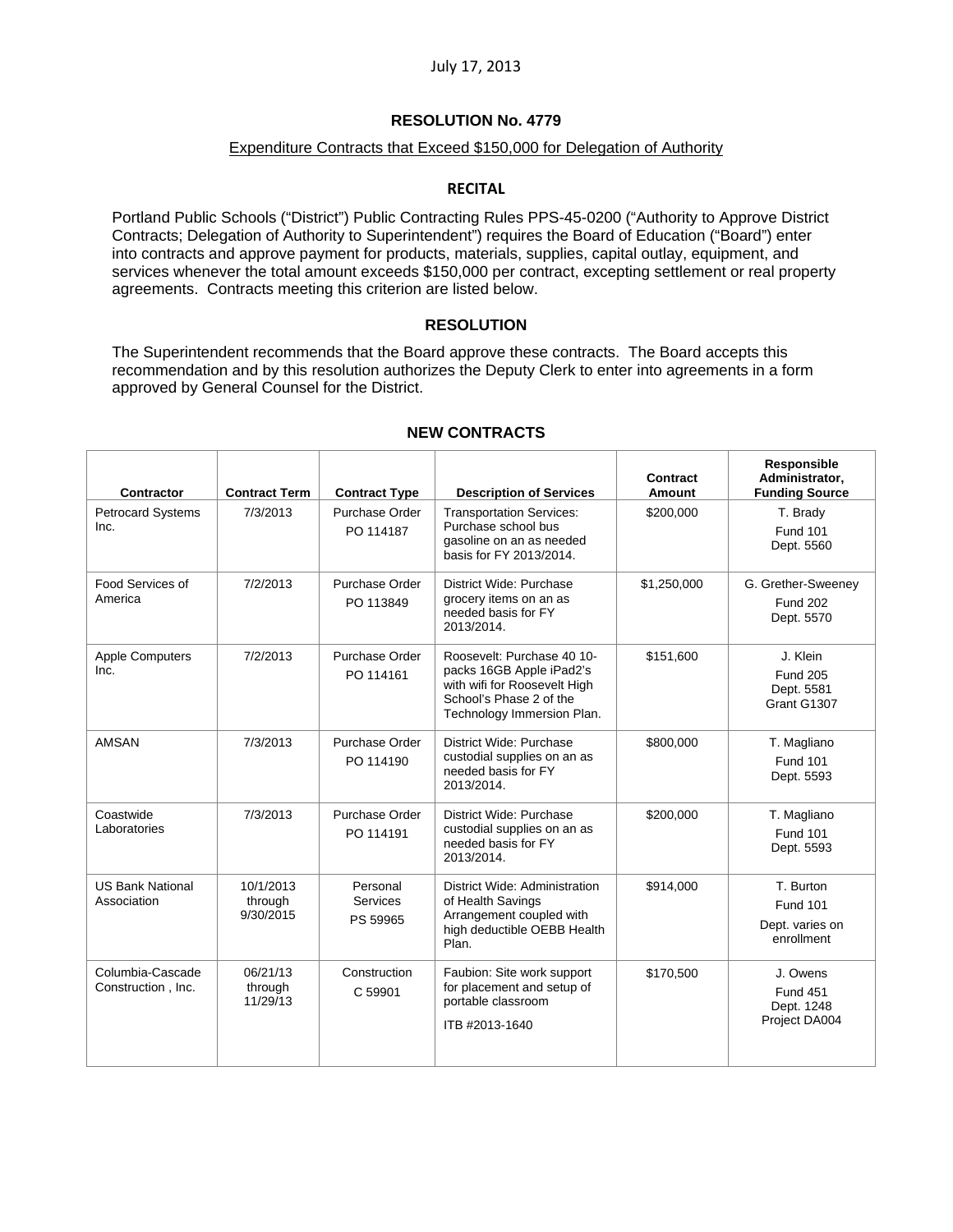# **NEW INTERGOVERNMENTAL AGREEMENTS ("IGAs")**

No New IGAs

# **AMENDMENTS TO EXISTING CONTRACTS**

No Amendments to Existing Contracts

*N. Sullivan*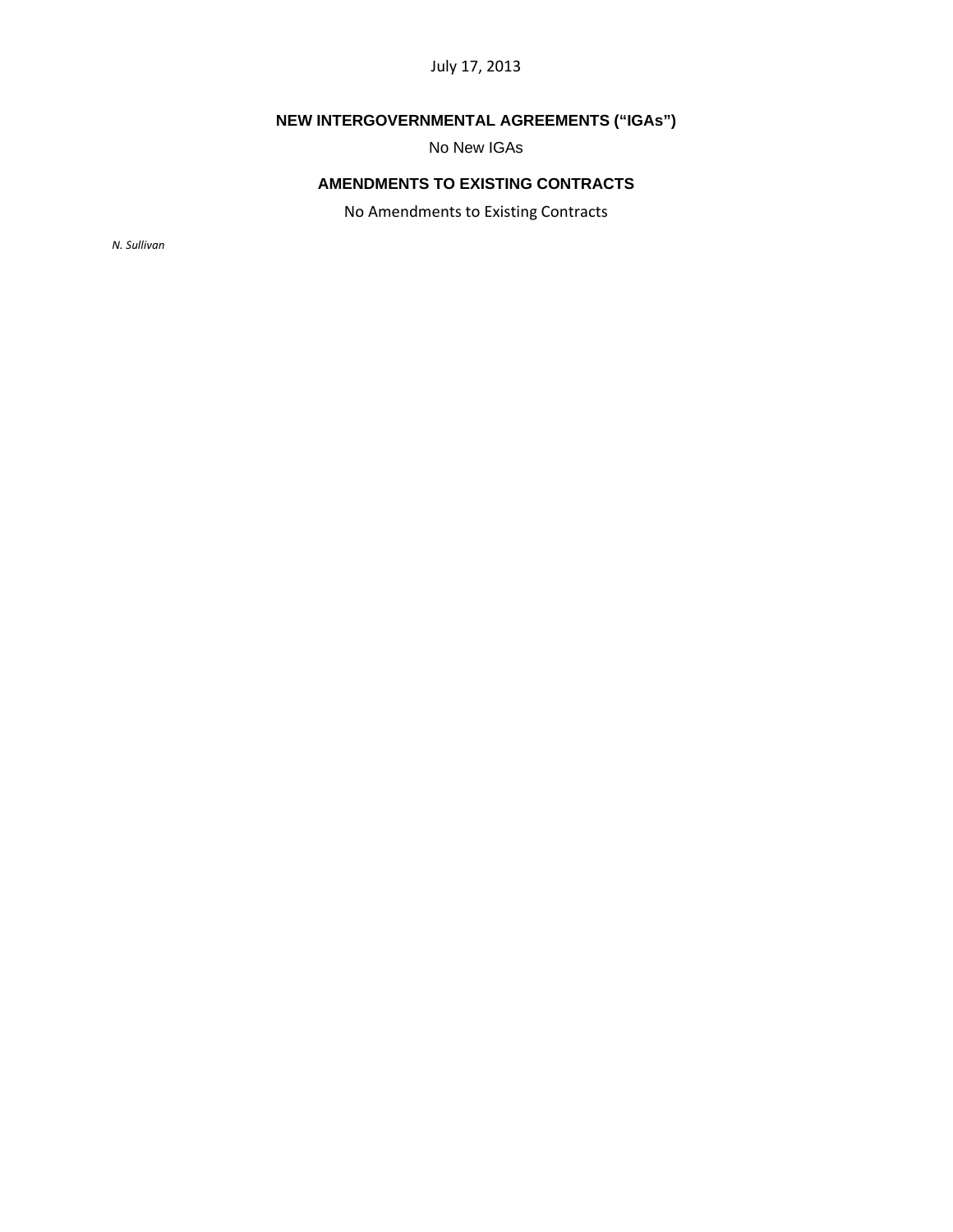## **RESOLUTION No. 4780**

### Revenue Contracts that Exceed \$25,000 Limit for Delegation of Authority

### **RECITAL**

Portland Public Schools ("District") Public Contracting Rules PPS-45-0200 ("Authority to Approve District Contracts; Delegation of Authority to Superintendent") requires the Board of Education ("Board") to enter into and approve all contracts, except as otherwise expressly authorized. Contracts exceeding \$25,000 per contractor are listed below.

## **RESOLUTION**

The Superintendent recommends that the Board approve these contracts. The Board accepts this recommendation and by this resolution authorizes the Deputy Clerk to enter into agreements in a form approved by General Counsel for the District.

| Contractor                           | <b>Contract Term</b>            | <b>Contract Type</b> | <b>Description of Services</b>                                                                                                                                                                                                                                      | Contract<br><b>Amount</b> | Responsible<br>Administrator,<br><b>Funding Source</b> |
|--------------------------------------|---------------------------------|----------------------|---------------------------------------------------------------------------------------------------------------------------------------------------------------------------------------------------------------------------------------------------------------------|---------------------------|--------------------------------------------------------|
| <b>Teachers</b><br>Development Group | 07/01/13<br>through<br>06/30/15 | R 59926              | <b>Teachers Development Group</b><br>will reimburse PPS for all<br>salary and fringe for Cate<br>Boyce for the 2013-14 and<br>2014-15 school years, during<br>which time Ms. Boyce will<br>participate in a Research and<br>Professional Development<br>Fellowship. | \$294,745                 | S. Murray                                              |

#### **NEW CONTRACTS**

### **NEW INTERGOVERNMENTAL AGREEMENTS / REVENUE ("IGA/Rs")**

| Contractor                                     | <b>Contract Term</b>            | <b>Contract Type</b> | <b>Description of Services</b>                                                                                                                                                                                             | Contract<br>Amount | Responsible<br>Administrator,<br><b>Funding Source</b>           |
|------------------------------------------------|---------------------------------|----------------------|----------------------------------------------------------------------------------------------------------------------------------------------------------------------------------------------------------------------------|--------------------|------------------------------------------------------------------|
| Clackamas Education<br>Service District        | 07/01/12<br>through<br>06/30/14 | IGA/R 59937          | Columbia Regional Program<br>will provide pre-school<br>classroom services for<br>regionally eligible deaf-hard of<br>hearing students ages 3-5.                                                                           | \$74,475           | R. Weber<br><b>Fund 299</b><br>Dept. 9999<br>Grant S0163         |
| State of Oregon,<br>Department of<br>Education | 07/01/13<br>through<br>06/30/15 | IGA/R 59939          | Columbia Regional Program<br>will provide educational<br>services for children birth to<br>age 21 who have severe low-<br>incidence disabilities and live<br>in Clackamas, Multnomah,<br>Hood River and Wasco<br>counties. | \$18,132,892       | R. Weber<br><b>Fund 205</b><br>Dept. 9999<br>Grant G1341 & G1342 |

# **AMENDMENTS TO EXISTING CONTRACTS**

No Amendments to Existing Contracts

### **LIMITED SCOPE REAL PROPERTY AGREEMENTS AND AMENDMENTS**

No Limited Scope Real Property Agreements and Amendments

*N. Sullivan*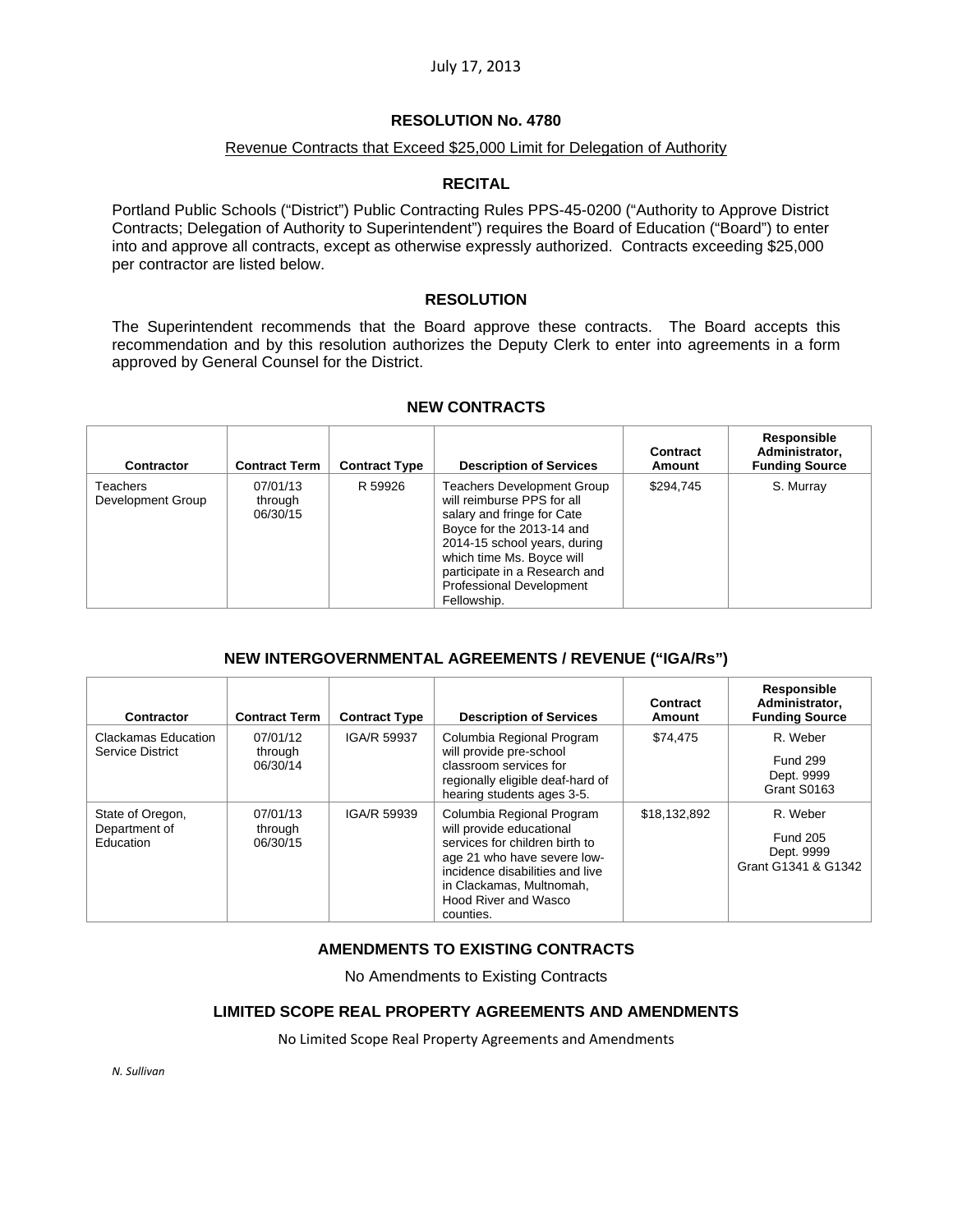### Other Matters Requiring Board Approval

The Superintendent RECOMMENDED adoption of the following items:

#### Numbers 4781 through 4783

Director Adkins moved and Director Knowles seconded the motion to adopt Resolution 4781. The motion was put to a voice vote and passed unanimously (yes-7, no-0; with Student Representative Davidson voting yes, unofficial).

During the Committee of the Whole, Director Morton moved and Director Knowles seconded the motion to adopt Resolution 4782. The motion was put to a voice vote and passed by a vote of 6-1 (6-yes, 1-no [Buel], with Student Representative Davidson voting yes, unofficial.

During the Committee of the Whole, Director Adkins moved and Director Koehler seconded the motion to adopt Resolution 4783. The motion was put to a voice vote and passed by a vote of 5-2 (5-yes, 2-no [Buel and Regan], with Student Representative Davidson voting yes, unofficial.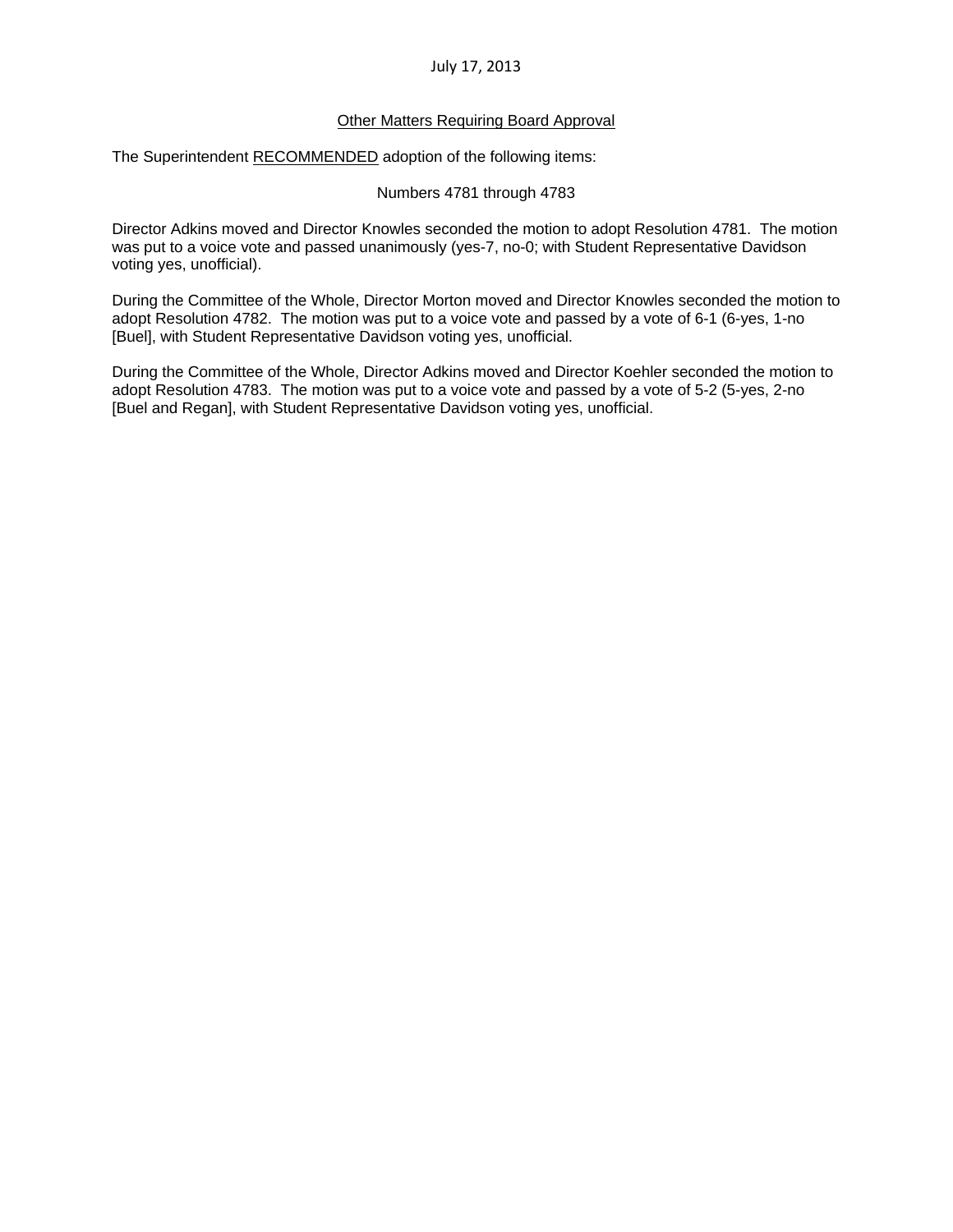### **RESOLUTION No. 4781**

#### Resolution amending Resolution No. 4775 to Clarify Intent to Make FY 2013/14 Appropriations for School District No. 1J, Multnomah County, Oregon

#### **RECITALS**

- A. On June 17, 2013, by way of Resolution No. 4775, and under the provisions of Oregon Local Budget Law (ORS Ch. 294), the Board of Education for School District No. 1J, Multnomah County, Oregon ("District"), adopted the FY 2013/14 budget, imposed taxes and categorized taxes.
- B. Attachment A to Resolution No. 4775 was adopted to comply with ORS 294.456(4), which requires school districts to appropriate funds in separate amounts in each major fund for each major function, as prescribed by the Oregon Department of Education. Attachment A complies with this requirement.
- C. Although Resolution No. 4775 expressly adopts Attachment A, it failed to use the term "appropriate" when doing so. The Oregon Department of Revenue recommends use of this term to make it clear that the Board of Directors is appropriating the amounts in Attachment A for expenditure in fiscal year 2013/2014 in compliance with ORS 294.456(2).
- D. This resolution amends Resolution No. 4775 to clarify the Board's intent to make appropriations for the fiscal year 2013/14 budget as set forth in Attachment A.
- E. The below resolution does not change the amounts of the appropriations as presented in Attachment "A" to Resolution No. 4775 or make any other modification to the budget, tax levies, or other substantive matters adopted or approved pursuant to Resolution No. 4775.

# **RESOLUTION**

1. Resolution No. 4775 is amended to add the following provision: The District's Board of Education hereby appropriates for the fiscal year beginning July 1, 2013, the amounts set forth in Attachment "A" to Resolution No. 4775 for the purposes described therein.

*D. Wynde / N. Sullivan*